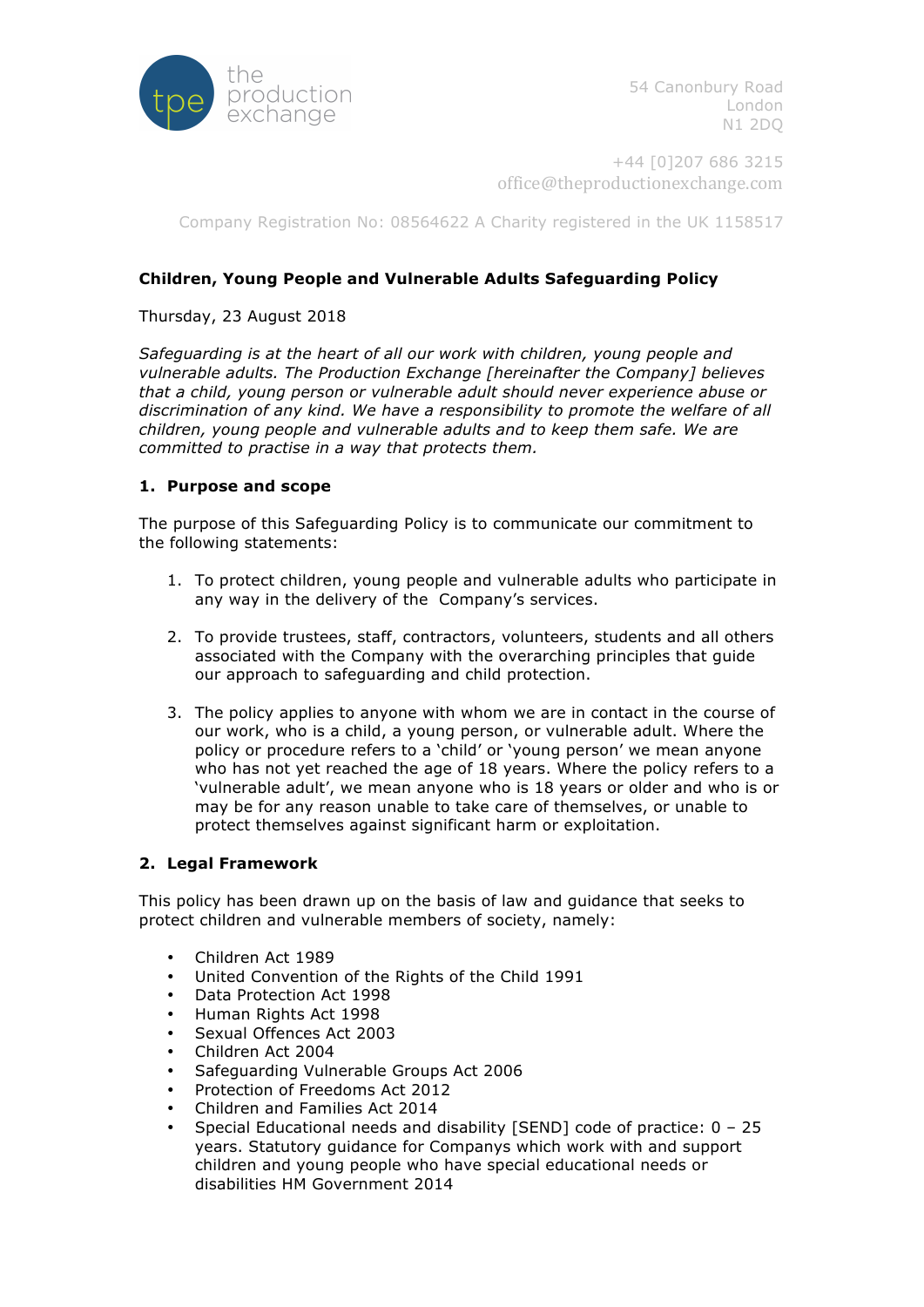- Information sharing: Advice for practitioners providing safeguarding services to children young people and carers: HM Government 2015
- Working together to safeguarding children: a guide to inter-agency working to safeguard and promote the welfare of children. HM Government 2015

For the purposes of the currency of this policy all subsequent revisions to the Acts and Conventions listed above are considered part of the Policy and will be reviewed to ensure that the Company continues to offer best practice.

This policy should be read alongside our policies and procedures on:

- Health and Safety
- Equal Opportunities
- Data Protection Privacy Statement

The absence of relevant policies in the above list does not indicate that the Company will allow or tolerate any action that can be construed as being counter to the tenets of any such policies approved and adopted by our benchmark Company in these matters - the NSPCC

## **3. Procedures**

This procedure sets out how the Company implements safeguarding for children, young people, and vulnerable adults with whom they come into contact in the course of their work.

The Company is committed to devising and implementing policies so that everyone within the Company accepts their responsibilities for safeguarding children, young people and vulnerable adults from abuse and neglect. This means following procedures to protect them and reporting any concerns about their welfare to the appropriate authorities.

This policy and procedure helps us to achieve this by:

- Supporting us to safeguard children, young people and vulnerable adults in practice, by defining abuse and informing us what to do
- Ensuring we all work to the same policy and procedure
- Making sure we are accountable for what we do
- Being clear what roles and responsibilities we all have in safeguarding
- Saying what staff can expect from the Company to help them work effectively

#### **4. Definition of Abuse**

This policy adopts to the definitions of Abuse of Children and Adults at Risk as identified in the Safeguarding policy of Safe & Sounds. The policy can be found at https://safeandsoundgroup.org.uk/safeguarding-policy/

# **5. Objectives**

We will achieve the outcome by having these things in place:

- Safe Company ethos
- Safe environment
- Safe processes for working
- Safe collection and use of information, and ways of communicating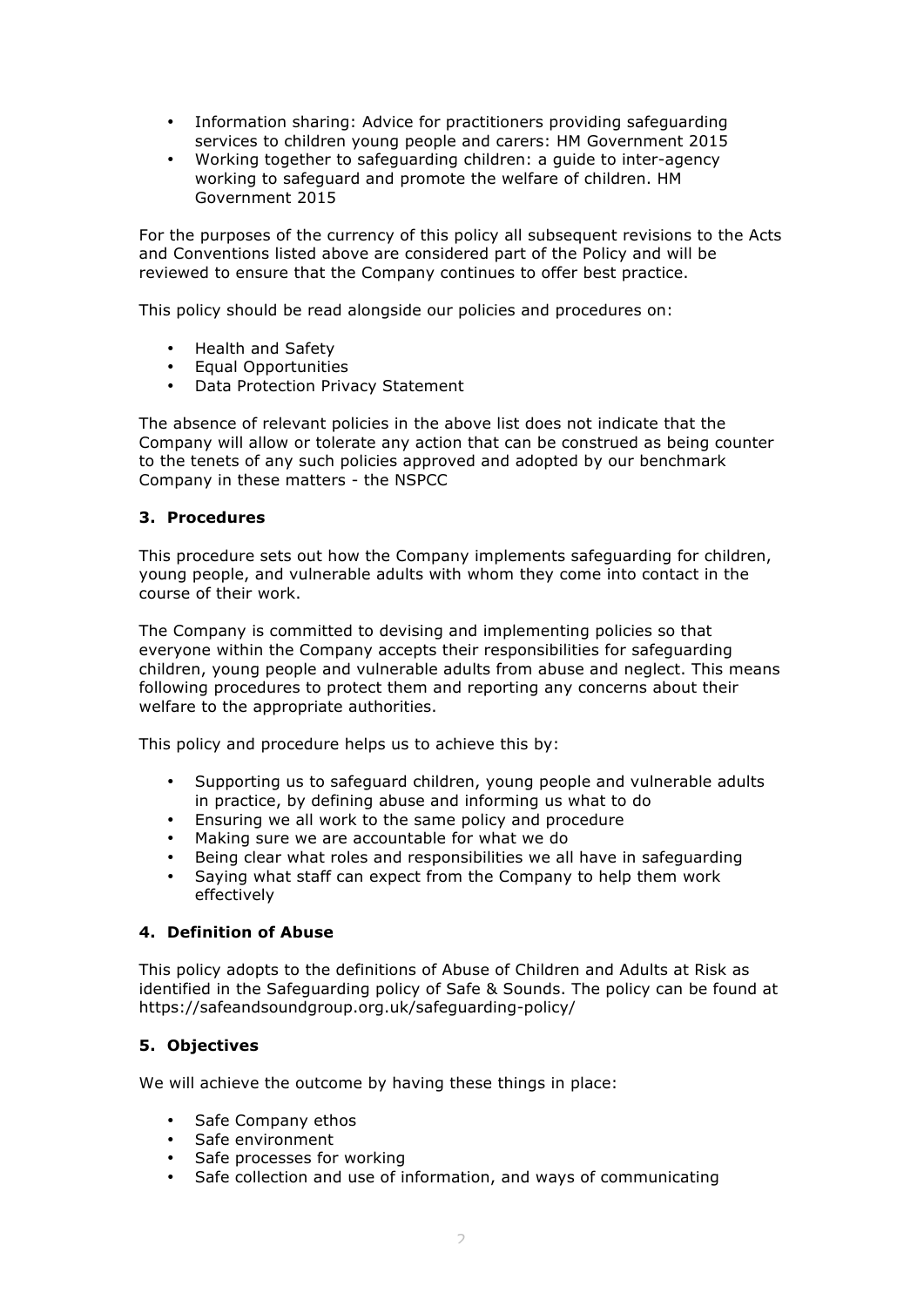• Safe staff

# **6. Principles**

In support of these objectives, we are committed to the following principles.

- To achieve a safe ethos, we will:
	- o promote the safety of children, young people and adults at risk in all our work, both directly and indirectly through our partnerships
	- $\circ$  support the spirit and practice of the Company's safeguarding ethos in all that we personally do
	- o treat all children, young people and adults fairly in being able to work with us regardless of gender, ethnicity, disability, sexuality or beliefs
- To achieve a safe environment, we will:
	- o ensure the welfare and safety of children, young people and vulnerable adults is paramount in all our activities
	- o take all reasonable steps to protect all children, young people and vulnerable adults with whom we come in contact from harm, discrimination, and degrading treatment
	- o practice with respect for children's rights, wishes and feelings
	- o regularly assess and review safety risks which arise from premises, activities, equipment and travel arrangements, as outlined in the Company's Health and Safety Policy
- To achieve safe processes, we will:
	- o take all suspicions and allegations of abuse, from inside or outside the Company, seriously, and respond to them promptly and appropriately
	- o be clear about everyone's roles and responsibilities
	- o implement safeguarding procedures that are compliant with the expectations of the relevant Local Authority safeguarding arrangements
	- o have in place clear arrangements for how we would respond to concerns about how we implement safeguarding in practice within the Company
- To achieve safe information, we will:
	- o be clear with everyone how the things they tell us will be used
	- o communicate promptly and clearly within the Company and with external agencies
	- o keep good records of our work with children, young people and vulnerable adults and also of our management of staff's work
	- o hold information with care and within the protocols established in our GDPR Privacy Statement.
- To achieve safe staff, we will:
	- o recruit trustees, staff, contractors and volunteers with regard to their suitability for work with children, including use of enhanced Disclosure and Barring Service checks where necessary
	- o provide trustees, staff, contractors and volunteers with guidance and training in their safeguarding role, and ensure they have access to our policies and procedures
	- o make sure everyone has access to advice on safeguarding at all times in the course of their work
	- $\circ$  be clear with everyone what their individual role and responsibility is in safeguarding
	- $\circ$  support staff, contractors and volunteers to carry out their job with appropriate supervision
- Additionally we will: